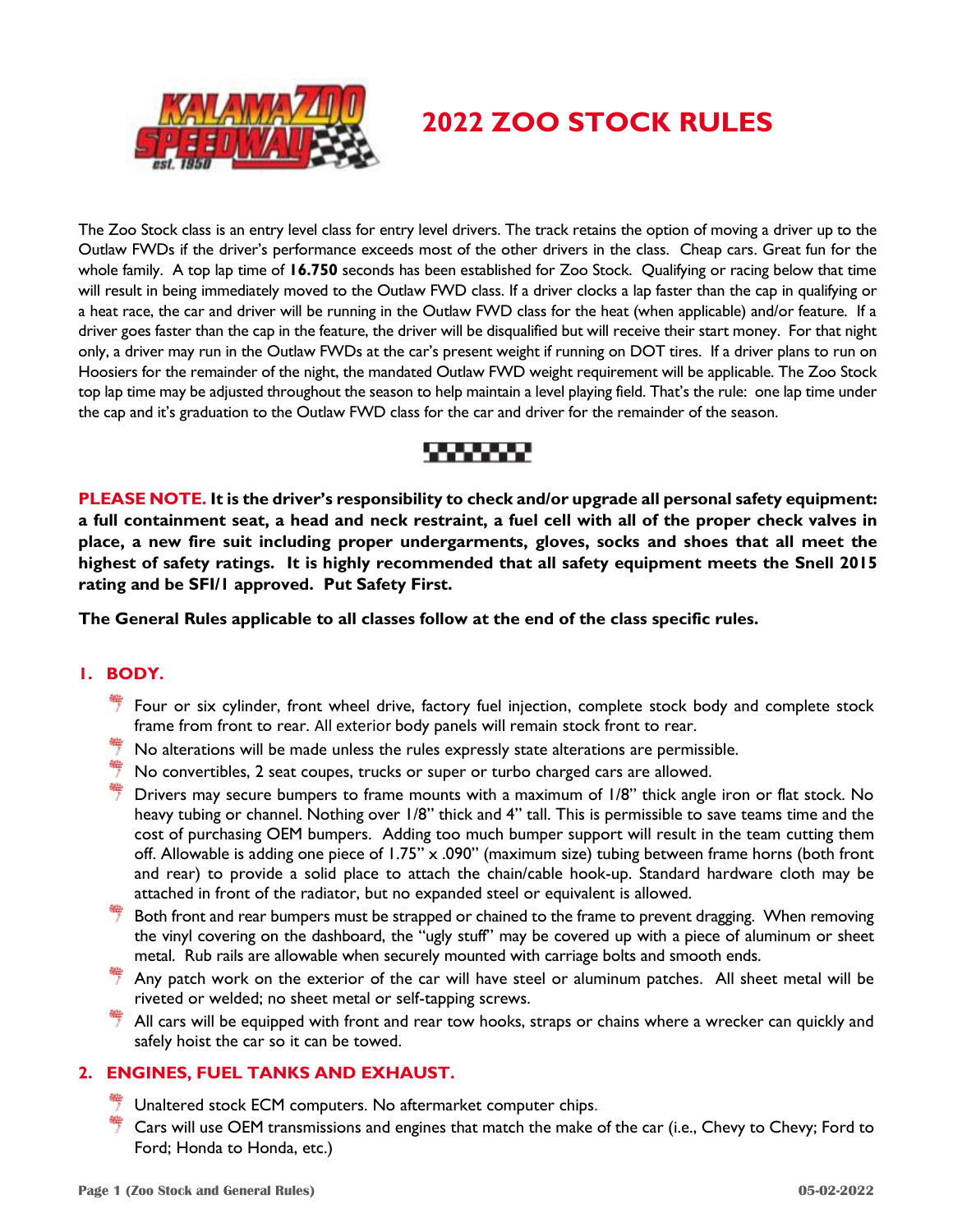- All cars must start with the stock ignition key or a simple push button/toggle switch. All of the stock wiring to the car will remain intact. Engines and transmissions are to remain stock.
- $^*$  A stock style exhaust system complete with a muffler that exits behind the driver's seat is mandatory. 2" maximum exhaust tubing; catalytic converter not needed.
- **3. GAS TANKS AND BATTERIES.** A racing fuel cell or a stock gas tank in good condition and in its stock location is required. Double check the gas lines and the tank straps, replace them if they are worn. All cars must have a shut off switch next to driver window which can easily be reached from the outside of the car.

# **4. COCKPIT.**

- There will be no gutting or stripping of any metal inner body panels unless the roll cage bars go all the way out to the door skin. Minor gutting of the non-cockpit body parts is allowable. For four-door cars, the driver's side window/door post between the front and back door may be removed for roll bar clearance and added room to exit and enter the car.
- $\overset{\text{\tiny def}}{=}$  Any battery inside the cockpit must be in a secure full-covered battery box.
- $*$  A full windshield is required; a Lexan windshield is highly recommended. No rear windows. Rear opera windows are permissible. The front side window panel will not exceed 12" (measured from the bottom of the windshield post along the top of the door and then 90 degrees back up to the windshield post).

## **5. WHEELS/TIRES.**

- $\overline{\overline{T}}$  7" wide wheels maximum. Safety wheels are allowed. Safety wheels must comply with measurements on drawing. Dimensions A & B must be within 1" of each other.
- $\frac{1}{2}$  All wheels and tires must be the same size.
- $*$  1" lug nut required when using safety wheels. Wheel studs must extend at least one thread beyond lug nut.
- $\frac{4}{3}$  All wheel weights must be removed from both the inside and outside of all wheels.
- No wheel spacers of any kind.
- $\frac{4}{7}$  Stock DOT tires only. Z rated, bias ply, trailer and recap tires are prohibited. Single ply sidewall DOT radial tires only. No Goodyear Triple Tread tires or high dollar equivalent tires will be allowed. Any 55, 60, 65, 70, 75 or 80 series radial tire 165-215. Minimum tread wear rating of 300. Tread wear rating must be visible on outside of tire. All 4 wheels must have the same size tire; no mixing of sizes. The track has the right to reject any tire.
- $\ ^{\ast\ast}$  Tire soaking and/or any other types of tire tampering is prohibited.

#### **6. STEERING AND SUSPENSION.**

- All steering and suspension will remain stock with no modifications,
- front to rear and side-to-side. No more than  $\frac{1}{2}$ " of camber on the rear tires (measured with a 24" carpenter's square).
- The wheelbase will remain within  $\frac{1}{4}$ " side to side (rear steer).
- Drivers may have a quick release steering wheel for safety. The complete stock steering assembly must remain.
- Brake and gas pedals will remain stock. A toe clip on the gas pedal is highly recommended.
- Struts may be taken off for inspection at any time during the event. No cutting, shortening, heating or stretching of the springs. Springs and struts must be stock for the car's make, model and year. All cars must bounce freely up and down.
- All cars will be checked for locked front axles. With one side of the car jacked up, either tire must spin freely when the opposite tire is on the ground.

#### **Safety Wheel Measurements**

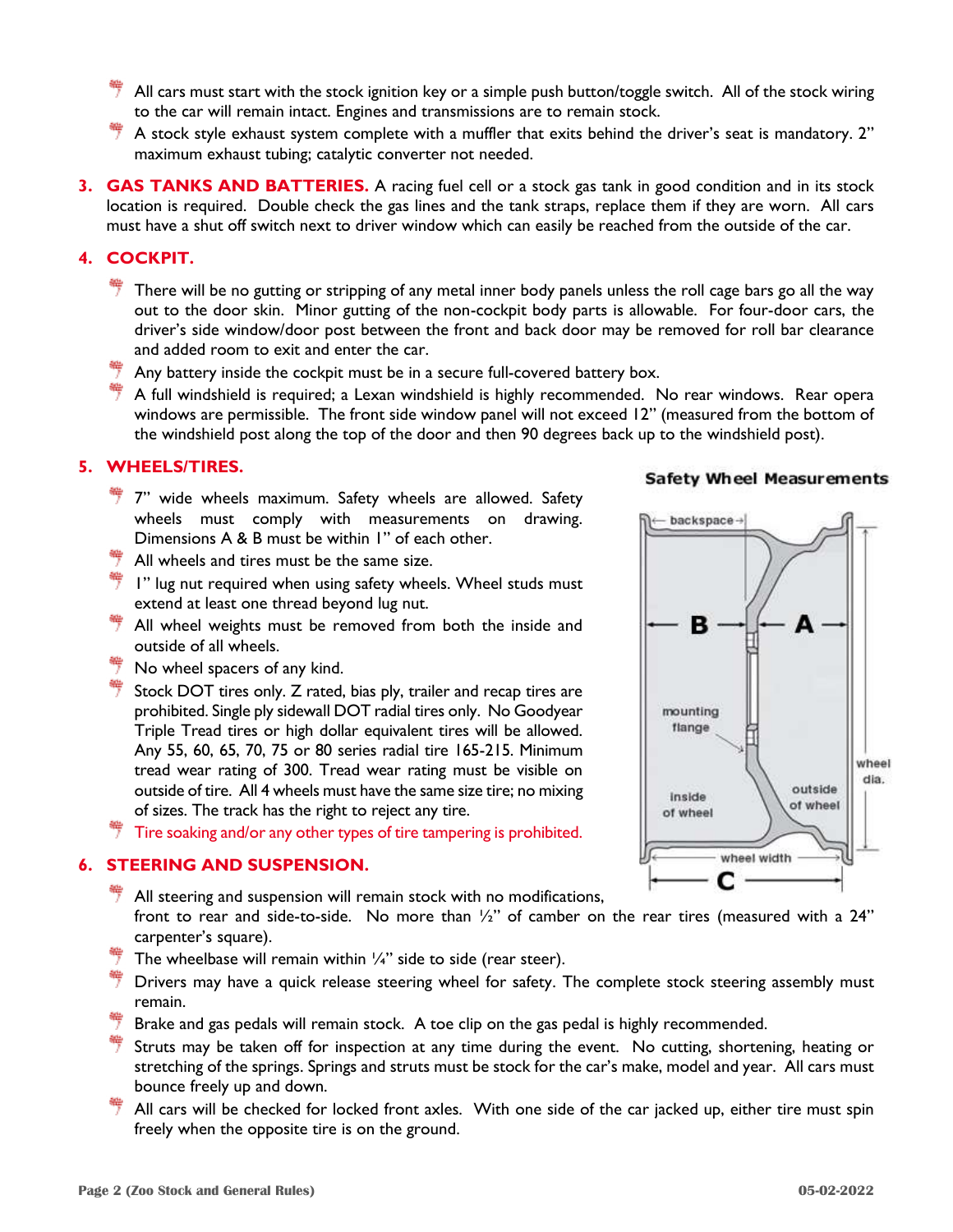# **7. SAFETY.**

- $\overline{7}$  Although drivers are strongly encouraged to build and work on their own cars, if the team has little or no experience putting in a safe roll cage, contact a good welder to assist with installing a quality roll cage, racing seat, 5 point safety belts and window net mounts.
- $^{\ast\ast}$  All Zoo Stocks will have a minimum of a 4 post roll cage. The minimum round or square tubing size is 1.5" x .095" thick; no exhaust tubing or old rusty well pipe allowed.
- $\overset{\text{\tiny def}}{=}$  The rollover bar will be behind the driver's head, with the upper halo section constructed to give the driver plenty of head clearance and protection to provide safety in the event of a rollover.
- $\stackrel{\text{\tiny def}}{=}$  All cars will have a minimum of 3 driver's side door bars, as well as a single or an X door bar on the passenger side.
- $\overline{\phantom{a}^*}$  A minimum 30" wide by 12" tall by 1/8" thick driver's side doorplate is required on all cars. No removal of any interior door panels except for door bar clearance.
- $\frac{4}{3}$  All doors must be bolted, welded or chained shut.
- $\stackrel{\text{\tiny def}}{=}$  When using a stock seat, make sure the seat tracks are solidly bolted or welded.
- $*$  The back of the seat must be secured to the horizontal back bar of the roll cage. An aluminum racing seat is highly recommended.
- Rear bars will be a maximum of 1.75" round or square tubing. The rear support bars may extend rearward from the top of the cage behind the driver, angling down to the rear of the trunk area.
- $\overset{\text{\tiny def}}{=}$  Two bars may extend back from the middle section of the back hoop rearward. No bars may extend through the rear of the trunk area. Drivers may have an X between the two rear diagonal bars. The rear strut towers may be supported with the back bars to help keep strut towers in place. Bars are allowed to extend through the front firewall for added leg protection for the driver. These bars may attach to the strut towers, but may not go any further forward. Front hoops are allowed for safety. 1.5" round tubing maximum. No heavy square tubing or channel.
- Radiator support may be built rather than using the stock core support.
- Stock bumpers and all front OEM sheet metal are required.
- All mirrors, upholstery, insulation inside and under the hood, carpet, tail lights and headlights, all loose trim on the exterior of the body, trailer hitches, and aftermarket add-ons must be removed from the car. Any combustible material in the driver's cockpit area must be removed.
- $*$  The original hood and trunk latches must be removed and replaced with a quick release hood pin system. Any hatchback may be removed entirely or must be solidly welded or bolted shut.
- $*$  All holes in the floorboard and front firewall must be covered securely with sheet metal. All sheet metal will be riveted or welded; no sheet metal or self-tapping screws.
- $*$  Carefully vacuum all loose glass or material from the interior of the body panels. All loose rust flakes or trim must be removed from cars. Use a sledgehammer on bumpers to knock off the loose material from the undercarriage.
- The cockpit and trunk areas must be clean and vacuumed before a car is allowed on the track.

Please send your tech questions or concerns to [gary@kalamazoospeedway.com](mailto:gary@kalamazoospeedway.com) and it will be forwarded to the applicable personnel for response.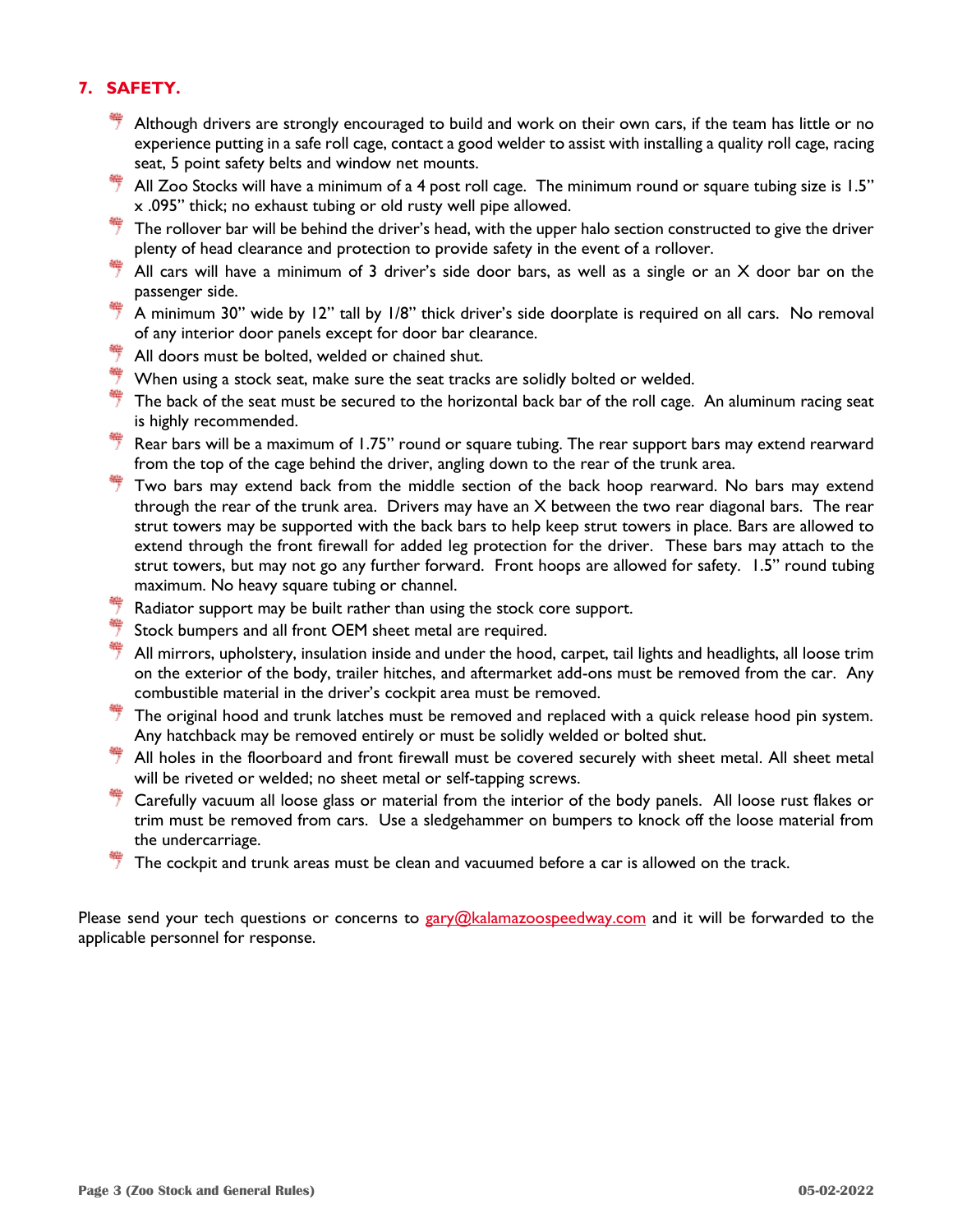

# **GENERAL RULES**

# **I. SAFETY**

- A. It is the driver's responsibility to look over and upgrade all personal safety equipment: a full containment seat, a head and neck restraint, a fuel cell with all of the proper check valves in place, an up-to-date fire suit including proper undergarments, gloves, socks and shoes that are SFI/I approved and Snell 2015 rated are highly recommended. All cars will be equipped with a minimum 5-point seat belt harness with 3" wide belts. All belts should be properly mounted and should be no older than 3 years.
- B. A taut driver's side window net with quick release is required.
- C. Driver must be able to enter/exit both doors through window openings.
- D. Rear windows must be completely see through (no decals or lettering).
- E. An approved headrest will be located directly behind the driver's head with the driver normally seated.
- F. All roll bars near driver must be well padded.
- G. All foot boxes and firewalls (if applicable) must be steel, recommended 22 gauge minimum.
- H. All cars will have jack stands in use when anyone is working under a car.

### **II. RACE RULES**

- A. Noise Abatement. There is a 100 decibel noise limit on all cars. NO EXCEPTIONS. All cars in all classes will have working mufflers.
- B. RACEceivers. Required for all cars in the five weekly classes. Any car found racing without a RACEceiver will be black flagged and will be done competing in that event.
- C. Transponders. It is the driver or crew's responsibility to pick up and properly secure the transponder (in a protective mounting pouch) to the car. Cars entering the track without a transponder will be black flagged and will not be allowed back on the track until the transponder is in place. Transponders must be mounted a) on the rear end of each car, b) opposite where the exhaust exits, c) in a vertical position; and, d) with the opening flap to the top. There must be no metal or suspension parts directly below the transponder.
- D. Traction Control. Traction control devices are illegal at Kalamazoo Speedway. Penalties for this infraction will be loss of earned payout for the event, loss of all points accumulated for the season, and up to a oneyear suspension from participating at the track.
- E. Tire Soaking/Tampering. Tire soaking/tampering is illegal at Kalamazoo Speedway. Routine testing of tires may occur over the course of any season. If the certified lab results show the tire sample submitted has been altered, the driver will forfeit their earned payout and points for the night the sample was taken as well as receiving a four-week suspension from participating in the next four events scheduled for that class. The driver will be fined \$500 which must be paid before being allowed to race again at Kalamazoo Speedway. If the tire sample submitted is found to be clean, all points, money and a new tire will be given to the driver. Drivers refusing to allow a tire to be confiscated by the track for testing will forfeit his/her pay and points for the night and incur a four-week suspension from participating in the next four events scheduled for that class.
- F. Specifications.
	- 1. All fuel cells in all classes will be 8" off the ground or be 100% above the frame rails. There are no exceptions. All fuel cell caps shall have the car's number on them.
	- 2. No mirrors of any kind.
	- 3. Lead ballast will be painted white with the car number on each piece. No cement, mercury, or liquid style weight is allowed. All weight will be securely bolted to the car.
	- 4. Drive shaft hoop required on the forward half of the drive shaft. Drive shaft must be painted either silver or white.
	- 5. All cars must be equipped with a working starter.
	- 6. The battery must be located behind the driver's seat. It must be securely mounted and covered.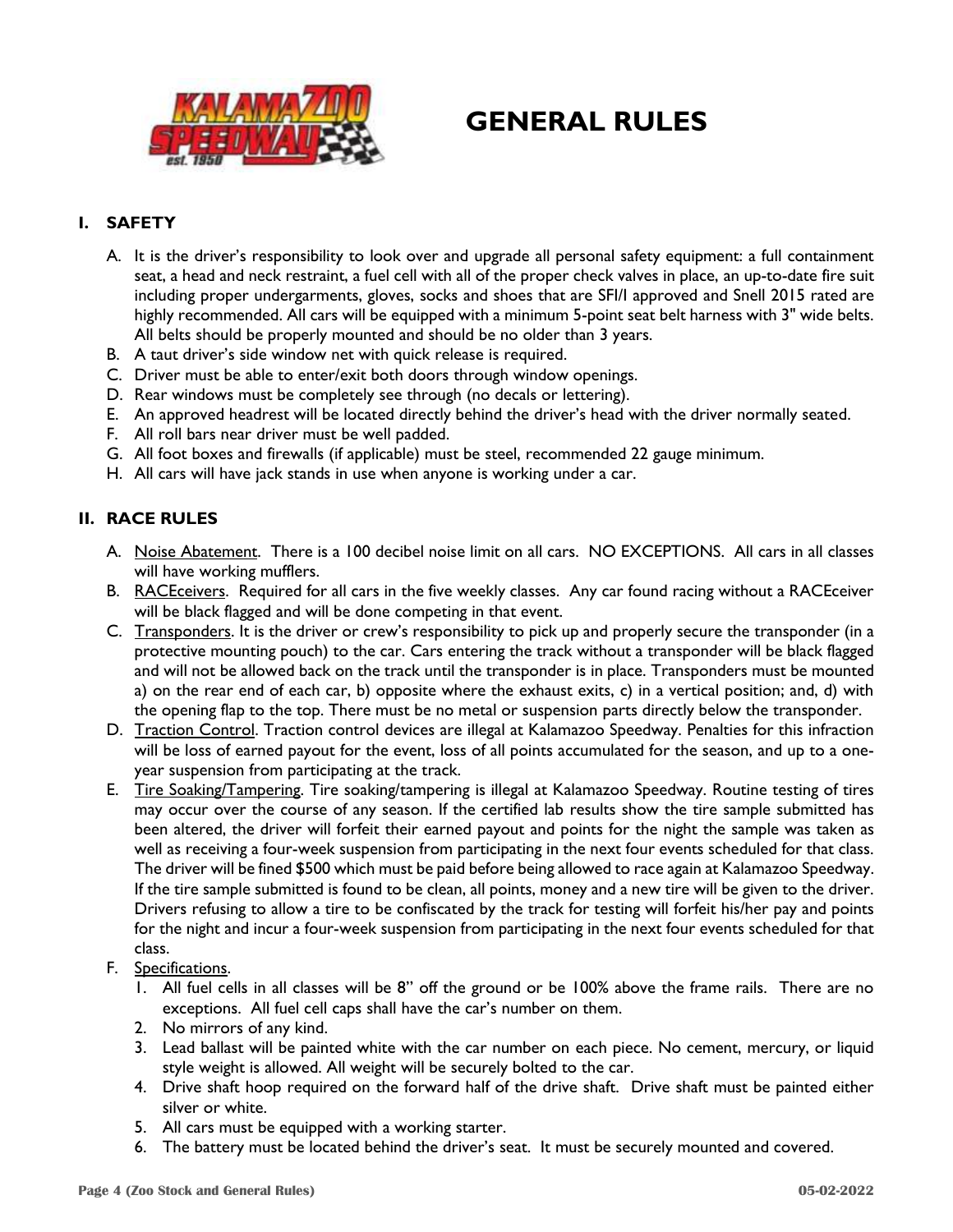- 7. No clip-on wheel weights of any kind; all wheel weights must be removed.
- 8. Any rub rail will have all sharp edges removed or mitered back and shall be attached with smooth fastener heads.
- 9. No antifreeze in radiators. Environmentally friendly coolant or lubricant, such as Water Wetter is allowed.
- G. Rookie of the Year. To be eligible for Rookie of the Year in any class, a driver cannot have competed in the class for more than 4 events per season over the past 5 seasons or 15 events over the previous 4 years. Drivers who have competed in a higher class for more than 4 events per season over the past 5 seasons or 15 events over the previous 4 years and moved to a lower class will not be considered for Rookie of the Year in the lower class.
- H. Radios/Electronic Communication Devices. No electronic communication devices are permitted in the car or anywhere on the driver.
- I. Entering the Track. Cars may only enter the track from the front stretch as directed by the pit steward.
- J. Accidents During a Race. If a car is involved in an accident and can no longer keep going and no extenuating circumstances exist such as smoke or fire in the cockpit, the driver must not loosen any personal safety equipment or exit the vehicle until directed to do so by safety personnel or a track official. Under no circumstance will a driver get out of their car to run down on the track to send hand gestures or throw anything at another car or person.
- K. Racing Surface Restrictions. At no time shall any non-competing member, crew member, owner or other person associated with a race car be permitted on the racing surface following the start of a race and prior to the completion of a race without the express permission of a track official. Violation may result in the car being placed at the rear of the field or disqualification. This rule is in place for crew members' safety. During a red flag or lengthy caution period, one crew member may be allowed on the track at the sole discretion of track officials.
- L. Break Out Rule. Break out times will be set prior to qualifying and typically be between two- and five-tenths of a second. If during any race a driver runs two laps under their break out time, the driver will be black flagged. If this occurs in a heat race, the driver is done for that race and the time will be reset for the feature. A driver will never be moved into the inversion; however, so the best possible starting position would be one position outside of the inversion. If this happens in a feature or last chance race, the driver must exit the track into the main infield off the backstretch and slowly drive up the make ready chute. The driver must stop until an official releases the car to rejoin the race at the tail of the field. At that point a driver is exempt from breaking out again. If any driver chooses to start at the tail of the race behind the fastest car, that driver would be exempt from breaking out.
- M. Driver and Car Changes.
	- 1. Whoever drives the first lap of any qualifying session is the registered driver of that car for the entire event. The correct driver, correct car number and the correct class must be provided at the time a transponder is picked up. If a driver misses their qualifying session and is starting scratch at the tail of a heat or feature race, that driver will be the registered driver. A driver change may be made by first notifying officials (in person) in the infield scoring tower; however, switching driving duties back and forth is not permitted.
	- 2. Driver and car changes are permitted only prior to the official start of a race. The official start of a race is when the field enters the track and goes on the front stretch. When determining the official start, one lap does not have to be completed. However, scoring for position does not begin until one green flag lap has been completed. All cars' engines must fire and run one complete lap in order to receive start money and points. After that point, no change of drivers is permitted.
	- 3. Any drivers making a change will go to the tail of the field in the lesser race for which the driver/car combination is qualified (e.g., if the driver is qualified for the A Feature and the car is qualified for the Last Chance, the car with the new driver will start tail of the Last Chance). Points earned will be awarded to the driver starting the race.
	- 4. Failure to notify officials of a change in driver will result in the driver of record for the car (the driver whose name is associated with the transponder for the car) and the substitute driver (when the driver is also competing in any other race during the night) losing all pay and points for the night. Both drivers will be suspended for the next night in which the class or classes are scheduled to race. If races are called off for the night when the suspension is scheduled to be served, the suspension will be served at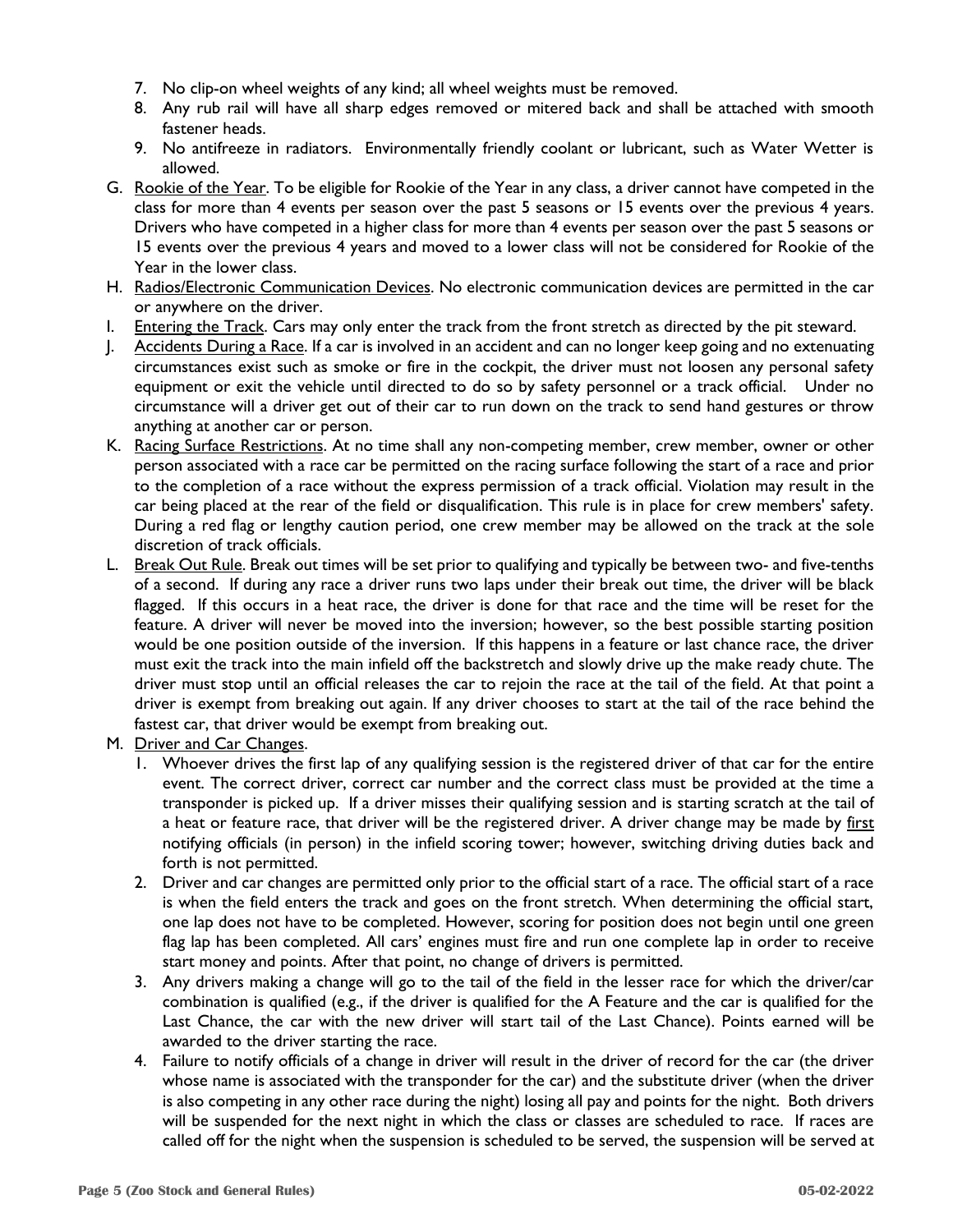the next night when the class or classes are scheduled to race. Should the rule be broken at the end of the season, the suspension will be served the following season.

### N. Initial Lap of a Race.

- 1. To reduce reckless driving on the first lap of a race, if there is an obvious car/driver(s) that is the cause of the yellow flag, that car/driver(s) may be sent to the rear of the field.
- 2. On a yellow or red flag that happens at the start of a race, any car(s) that enter the pits will go to the tail of the field, even though a full lap has not been completed. On a red flag, a driver may exit their car to check their car over; adjustments are limited to those made by the driver without any tools or assistance from anyone in the infield. The driver must be back in their car ready to go when the yellow flag comes out. Violation will result in the car being placed at the tail of the field.
- O. Group Qualifying.
	- 1. The Speedway uses group qualifying for all weekly classes.
	- 2. Any driver may only qualify one car per class. No car will be qualified by more than one driver in any class. A completed qualifying session for any driver is when the driver takes the green flag and completes one of their qualifying laps. After this point, the driver is eligible to make a driver/car change per the rules, but cannot jump in another car to requalify for that event.
- P. Changes Impacting Tech. Drivers are responsible for notifying the head tech official immediately if something is changed on the car that would put the car in a different weight category. Drivers caught under this scenario in any type of post-race tech, may lose earnings and points for the entire event. This same penalty applies to anyone changing something on their car after going through tech (changing carbs, raising spoiler height, etc.).
- Q. Drivers/Cars Not Qualifying. Generally, if any driver/car does not qualify they may start at the tail of the feature, unless there are enough cars for a last chance race, then the driver would start at the tail of the last chance. The driver will start on the tail of the fast heat as well. Final placement; however, will be at the sole discretion of track officials.
- R. Time Limits. Every race (with the exception of the main event for the program) will have a time limit of one minute per lap; however, no race will be called official before reaching the halfway point. If a race has reached its time limit and half of the race or more has been completed the next caution will end the race. Final scoring will revert back to the last completed lap with the caution car(s) being moved to the tail of their lap. If the caution is out when the time limit is reached and half of the race or more has been completed then there will be one more attempt to complete the race; the next caution will end the race if it comes before the scheduled distance. A race will not end as a result of a caution for a false start.
- S. Program Cancellations. In the event that weather or some other factor causes the program to be cancelled the following apply.
	- 1. Any race underway will be considered complete and official if it has reached the halfway point.
	- 2. Points will be given for all completed events. For example, if qualifying was complete, 2 classes had run their heats and the third class had run one of their two heats then complete points would be given for qualifying and the heat race points for the classes that completed their heat races. Heat points would not be given for the class that only completed one of their two heats.
- T. Line-Ups. If a driver refuses the official's order to take a certain position on the track (i.e., go to the tail of the field, drop back in the field, etc.), resulting in a delay of the race, s/he may be black flagged. If the actions by the driver continue to be inappropriate as seen by the race officials, that driver may lose their points and earnings for that event, as well as face a possible suspension from future racing events. If a driver fails to follow instructions to advance in the line-up following a caution, the race will return to green with the driver in the more rearward position.
- U. Restarts.
	- 1. For any lineups during the race, officials will line up cars based on the computer scoring of the cars from the most recent completed lap, unless any obvious exceptions occur (transponder didn't pick up, etc.). The car(s) causing the caution flag will be put to the tail. On the last lap and ONLY for the victory, officials will use all necessary means (scoring system, videos, photos, etc.) to determine the winner.
	- 2. There is a start/restart box located in turn 4. On any start/double file restart the front row cars must be side by side when they get to the box. At that time the leader (control car) may decide to start at any time before the end of the box. If the leader gets to the end of the box and has not accelerated, the flagman will throw the green at that time. The same rules apply to single file starts, with the obvious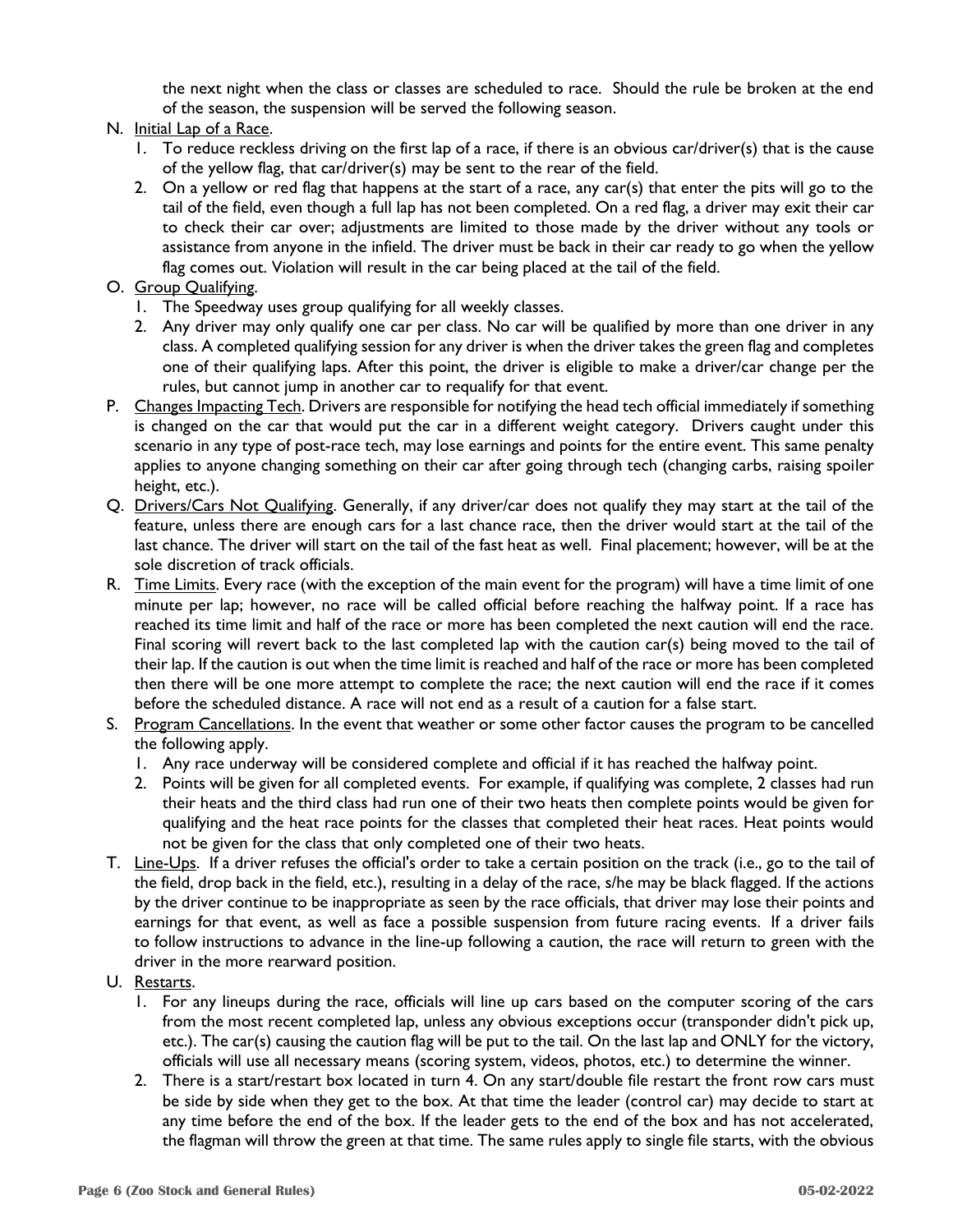exception being that the top two cars will not be side by side. If a driver fails to adhere to the start box rules they may be placed at the tail of the field.

- 3. For all Outlaw Super Late Model features and for other specifically designated events, restarts will be double file. The leader will choose their lane and the second place car will fill the other position on the front row. Starting with 3rd place on back odd numbered positions will line up on the inside and even numbered positions will line up on the outside. In the event there is a car being sent to the tail, a lucky dog and a car coming out of the pits, they will be lined up in that order. All cars on the lead lap will restart ahead of all lapped cars, provided they are on the track when the double up is called for by the race director. Lapped cars will line up behind the lead lap cars in the order they were running on the racetrack at the time of the caution, not necessarily in the order they were running in the race.
- V. Lucky Dog Free Pass. When the double file restart is implemented, the Lucky Dog Free Pass (Pass) will be used as well. The top running eligible lapped car at each caution will receive the Pass. A car is not eligible to receive the Lucky Dog Free Pass when, in judgment of the officials:
	- 1. The car caused the caution;
	- 2. The car was in the pit area when the caution came out; or,
	- 3. The car has been penalized with a discretionary call. In the case of a discretionary penalty, it will be made known to the competitor, at the time the discretionary penalty is imposed, that the car will not be eligible to receive the Pass to make up the penalized lap(s). Transferring the Pass will only occur when the first eligible car becomes ineligible to receive the Pass because of a discretionary penalty, because the car pitted under the caution or because the first eligible car is not in competition at the time the yellow flag is displayed. Then the Pass will be transferred to the next eligible car. There will not be a lucky dog on a false start.

In the event there is a caution car, a car coming out of the pits and a Pass car, they will be lined up in that order.

- W. Caution Following Checkered. In the event that one or more cars cross the finish line and receive the checkered flag and then a caution comes out, the race will be considered complete. The race will then be scored as follows:
	- 1. The cars that have crossed the finish line and received the checkered flag will be scored in the order they crossed the line;
	- 2. The cars that did not cross the line before the caution lights came on will revert back to the last completed lap for their scoring (provided they cross the line under caution and take the checkered flag) with the exception of the car(s) that caused the caution and/or any car that did not maintain a reasonable speed on the last lap.
	- 3. Car(s) directly involved in the caution will be placed on the tail of the lap they were running.

# X. Scoring of Ties.

- 1. Ties in qualifying will be broken as follows:
	- a. Driver with the highest 2022 driver point standings (except on opening night, where a tie will be broken by the 2021 driver point standings).
	- b. Coin flip (2 drivers) or a blind draw (3 or more drivers).
- 2. Ties in the point standings will be broken as follows:
	- a. Number of feature wins, 2nd place finishes, etc.
		- b. Number of qualifying 1st places, 2nd places, etc.
		- c. Number of heat race wins, 2nd place finishes, etc.
		- d. Coin flip (2 drivers) or blind draw (3 or more drivers).

# **III. DRIVER/CREW CONDUCT AND CONDITIONS**

- A. All drivers must be at least 14 years of age with a valid driver's license, ID or birth certificate and have a minor participant form notarized and signed by a parent or legal guardian.
- B. No alcoholic beverages, marijuana or controlled substances are to be consumed before or during races by anyone entering the pit area.
- C. Kalamazoo Speedway officials reserve the right to not allow the entry of any person, driver, or car into the pit area.